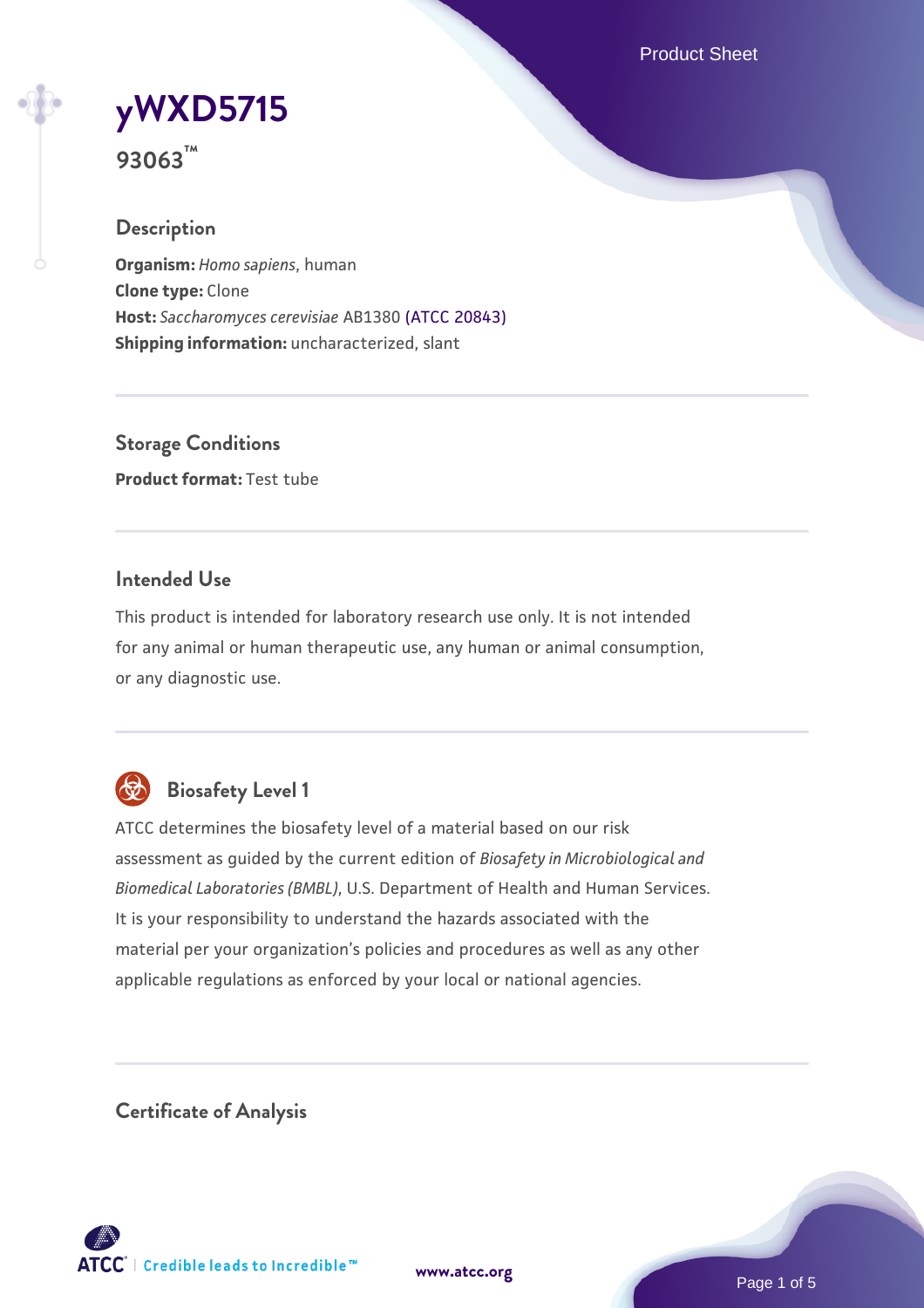## **[yWXD5715](https://www.atcc.org/products/93063)** Product Sheet **93063**

For batch-specific test results, refer to the applicable certificate of analysis that can be found at www.atcc.org.

## **Insert Information**

**Type of DNA:** genomic **Genome:** Homo sapiens **Chromosome:** X X pter-q27.3 **Gene name:** DNA Segment, single copy **Gene product:** DNA Segment, single copy [DXS4661] **Gene symbol:** DXS4661 **Contains complete coding sequence:** Unknown **Insert end:** EcoRI

### **Vector Information**

**Construct size (kb):** 120.0 **Intact vector size:** 11.454 **Vector name:** pYAC4 **Type of vector:** YAC **Host range:** *Saccharomyces cerevisiae*; *Escherichia coli* **Vector information:** other: telomere, 3548-4235 other: telomere, 6012-6699 Cross references: DNA Seq. Acc.: U01086 **Cloning sites:** EcoRI **Markers:** SUP4; HIS3; ampR; URA3; TRP1 **Replicon:** pMB1, 7186-7186; ARS1, 9632-10376

# **Growth Conditions**

**Medium:** 



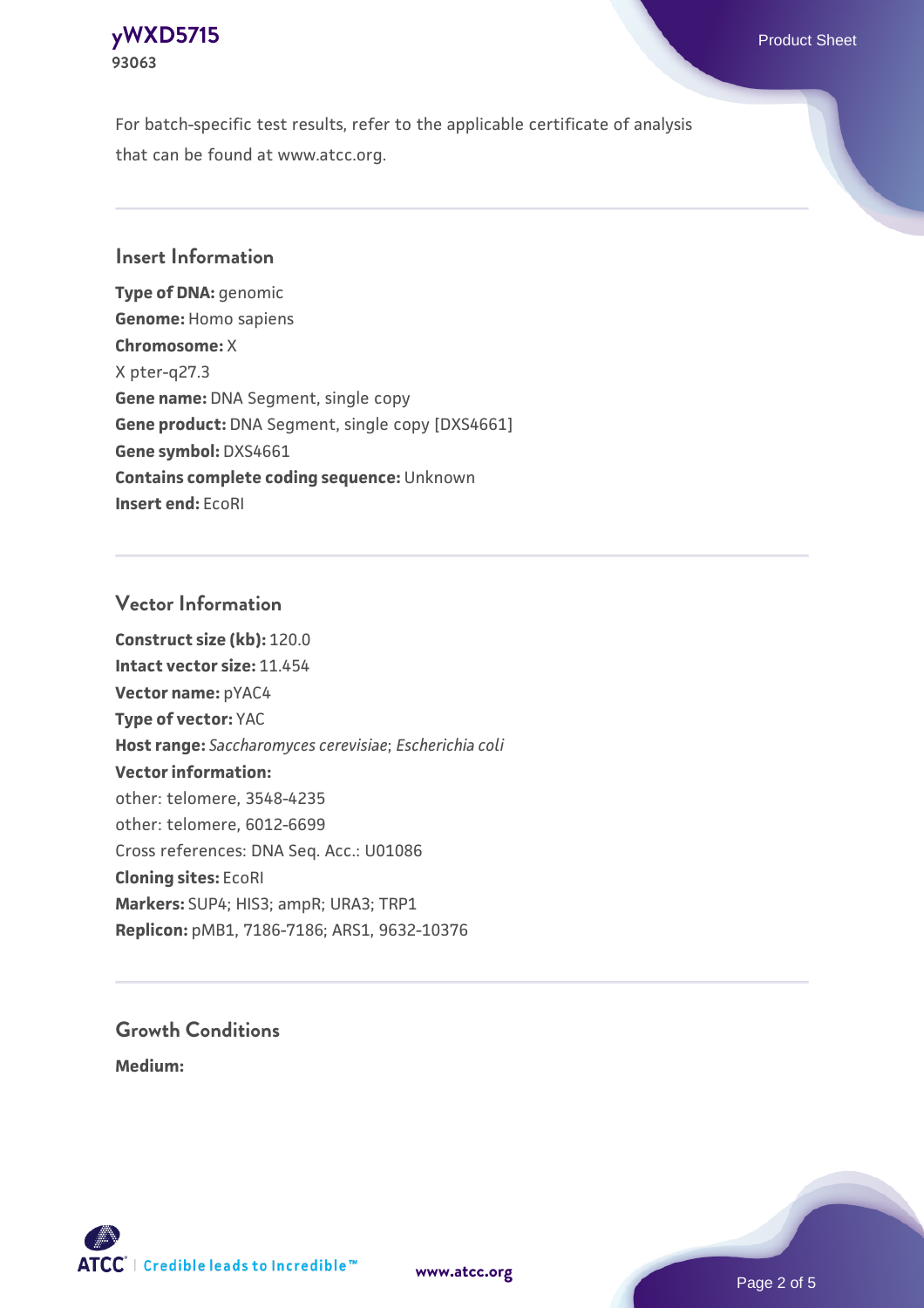#### **[yWXD5715](https://www.atcc.org/products/93063)** Product Sheet **93063**

[ATCC Medium 1245: YEPD](https://www.atcc.org/-/media/product-assets/documents/microbial-media-formulations/1/2/4/5/atcc-medium-1245.pdf?rev=705ca55d1b6f490a808a965d5c072196) **Temperature:** 30°C

#### **Notes**

More information may be available from ATCC (http://www.atcc.org or 703- 365-2620).

## **Material Citation**

If use of this material results in a scientific publication, please cite the material in the following manner: yWXD5715 (ATCC 93063)

## **References**

References and other information relating to this material are available at www.atcc.org.

## **Warranty**

The product is provided 'AS IS' and the viability of ATCC® products is warranted for 30 days from the date of shipment, provided that the customer has stored and handled the product according to the information included on the product information sheet, website, and Certificate of Analysis. For living cultures, ATCC lists the media formulation and reagents that have been found to be effective for the product. While other unspecified media and reagents may also produce satisfactory results, a change in the ATCC and/or depositor-recommended protocols may affect the recovery, growth, and/or function of the product. If an alternative medium formulation or reagent is used, the ATCC warranty for viability is no longer



**[www.atcc.org](http://www.atcc.org)**

Page 3 of 5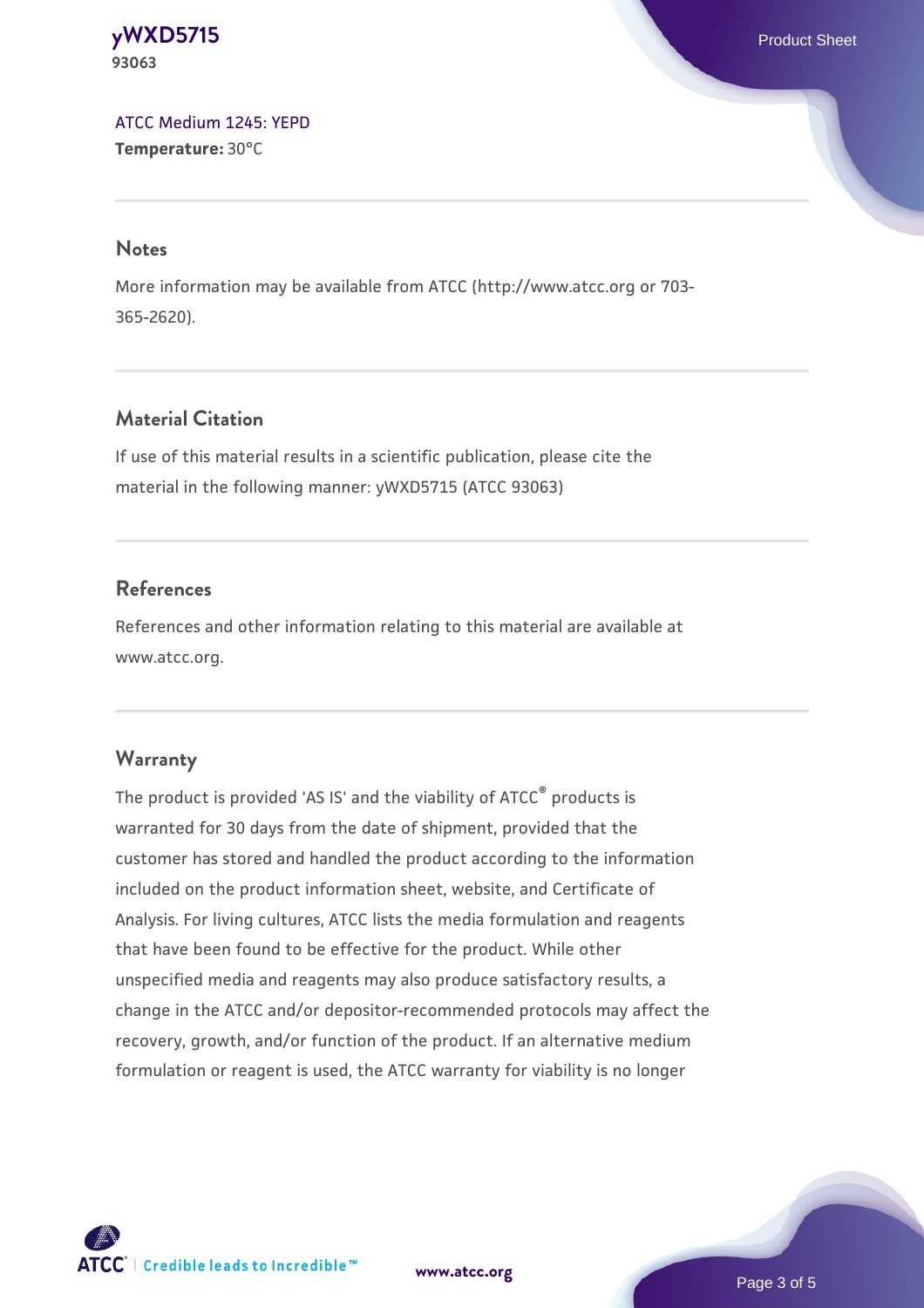**[yWXD5715](https://www.atcc.org/products/93063)** Product Sheet **93063**

valid. Except as expressly set forth herein, no other warranties of any kind are provided, express or implied, including, but not limited to, any implied warranties of merchantability, fitness for a particular purpose, manufacture according to cGMP standards, typicality, safety, accuracy, and/or noninfringement.

#### **Disclaimers**

This product is intended for laboratory research use only. It is not intended for any animal or human therapeutic use, any human or animal consumption, or any diagnostic use. Any proposed commercial use is prohibited without a license from ATCC.

While ATCC uses reasonable efforts to include accurate and up-to-date information on this product sheet, ATCC makes no warranties or representations as to its accuracy. Citations from scientific literature and patents are provided for informational purposes only. ATCC does not warrant that such information has been confirmed to be accurate or complete and the customer bears the sole responsibility of confirming the accuracy and completeness of any such information.

This product is sent on the condition that the customer is responsible for and assumes all risk and responsibility in connection with the receipt, handling, storage, disposal, and use of the ATCC product including without limitation taking all appropriate safety and handling precautions to minimize health or environmental risk. As a condition of receiving the material, the customer agrees that any activity undertaken with the ATCC product and any progeny or modifications will be conducted in compliance with all applicable laws, regulations, and guidelines. This product is provided 'AS IS' with no representations or warranties whatsoever except as expressly set forth herein and in no event shall ATCC, its parents, subsidiaries, directors, officers, agents, employees, assigns, successors, and affiliates be liable for indirect, special, incidental, or consequential damages of any kind in connection with or arising out of the customer's use of the product. While reasonable effort is made to ensure authenticity and reliability of materials on deposit, ATCC is not liable for damages arising from the misidentification or



**[www.atcc.org](http://www.atcc.org)**

Page 4 of 5